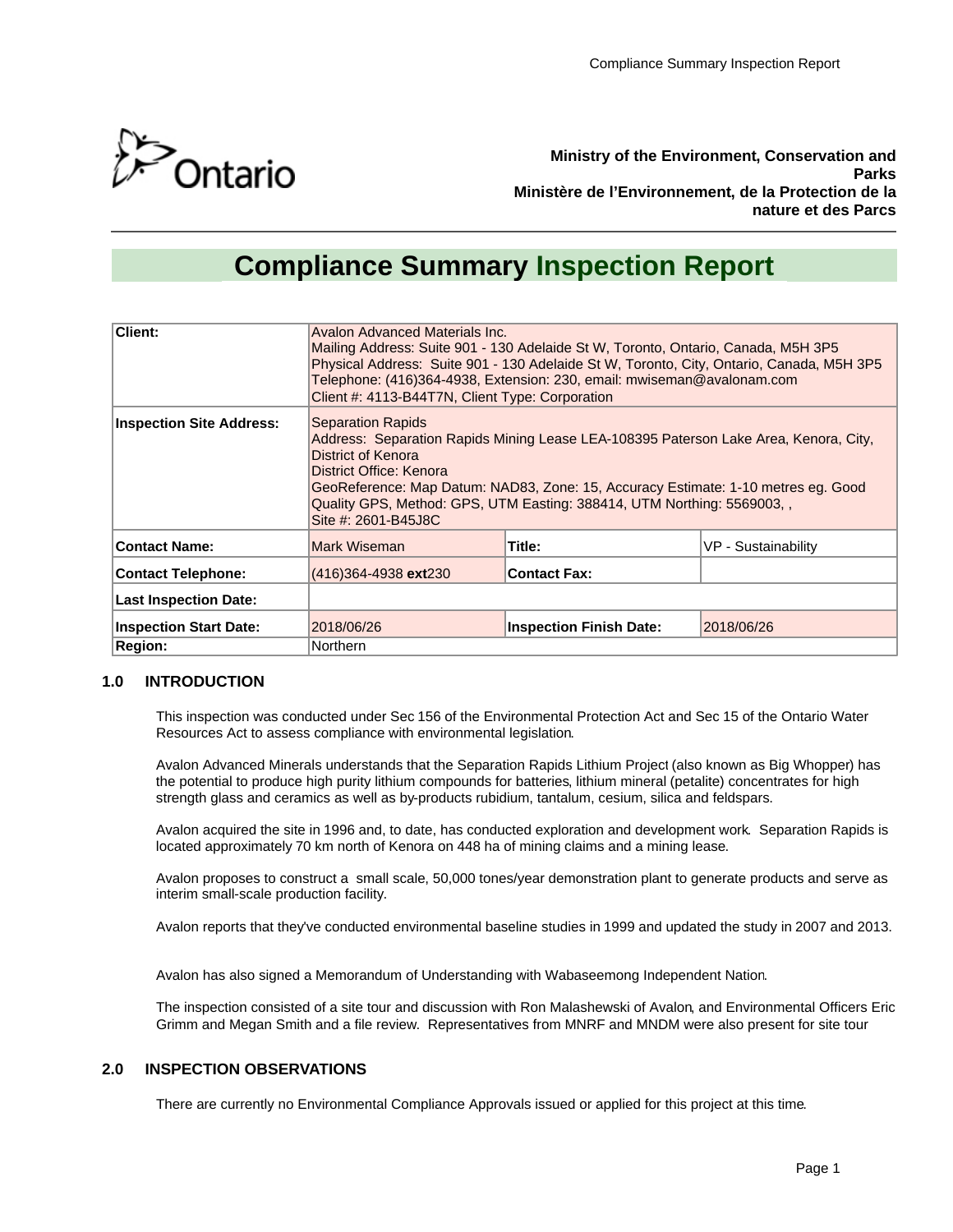The site consisted of a small area that has been stripped to exposed bedrock, core storage and maintenance equipment storage as well as a small excavation where a bulk sample had been removed.

## **2.1 AREA OF FOCUS**

**This inspection is being conducted under the following Ministry of Environment and Climate Change program(s) and/or activities:**

Air Permit to Take Water Sewage – Industrial Waste – Hazardous & Liquid Industrial Waste – Solid Non-Hazardous

#### **Specifics:**

General requirements under each program were assessed as part of the inspection.

#### **2.2 COMPLIANCE OVERVIEW**

**Specifics:**

There were not any observations of non-compliance of the general program requirements observed during the site inspection.

## **3.0 REVIEW OF PREVIOUS NON-COMPLIANCE ISSUES**

No previous ministry record

**Specifics**:

## **4.0 SUMMARY OF INSPECTION FINDINGS (HEALTH/ENVIRONMENTAL IMPACT)**

**Was there any indication of a known or anticipated human health impact during the inspection and/or review of relevant material, related to this Ministry's mandate?** No

**Specifics:**

**Was there any indication of a known or anticipated environmental impact during the inspection and/or review of relevant material ?** No

**Specifics:**

**Was there any indication of a known or suspected violation of a legal requirement during the inspection and/or review of relevant material which could cause a human health impact or environmental impairment ?** No

**Specifics:**

**Was there any indication of a potential for environmental impairment during the inspection and/or the review of relevant material ?**

No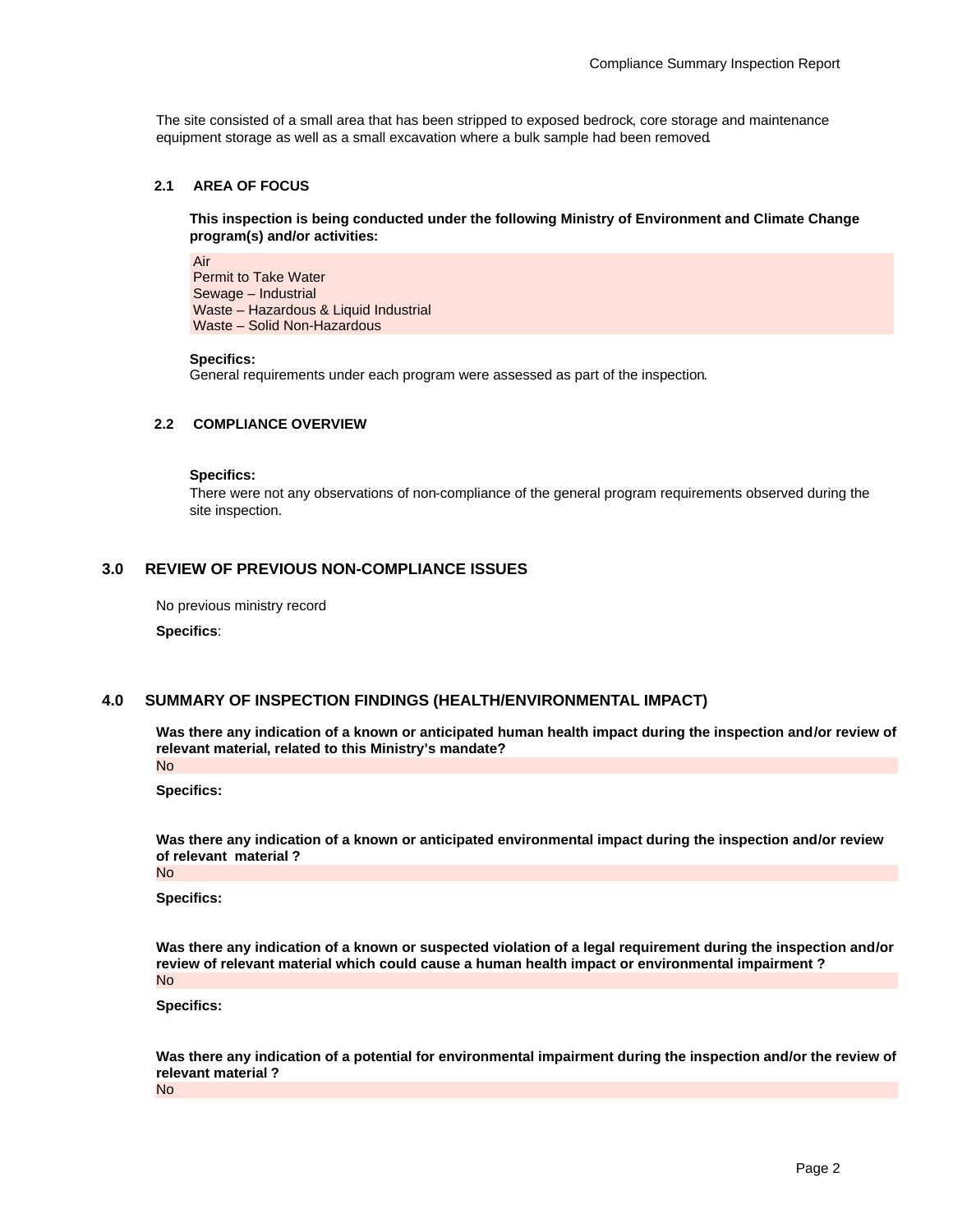**Specifics:**

**Was there any indication of minor administrative non-compliance?** No

**Specifics:**

## **5.0 ACTION(S) REQUIRED**

No actions required at this time.

## **6.0 OTHER INSPECTION FINDINGS**

#### **Specifics:**

Pre-consultation with the ministry is strongly recommended prior to the submission of an approval/permit to the ministry.

The site appeared to be maintained in a neat and orderly fashion.

## **7.0 INCIDENT REPORT**

Not Applicable

#### **8.0 ATTACHMENTS**

IMG\_20180626\_102958.jpg; IMG\_20180626\_111314.jpg

| <b>PREPARED BY:</b>           |
|-------------------------------|
| <b>Environmental Officer:</b> |
| Name:                         |
| <b>District Office:</b>       |
| Date:                         |
| <b>Signature</b>              |

**Cathy Debney Kenora Area Office** 

2018/08/30<br>C. *Clebrey* 

**REVIEWED BY: District Supervisor: Name: Glen Niznowski District Office:** Kenora Area Office<br> **Date:** 2018/08/31

**Date: 2018/08/31**

**Signature:**